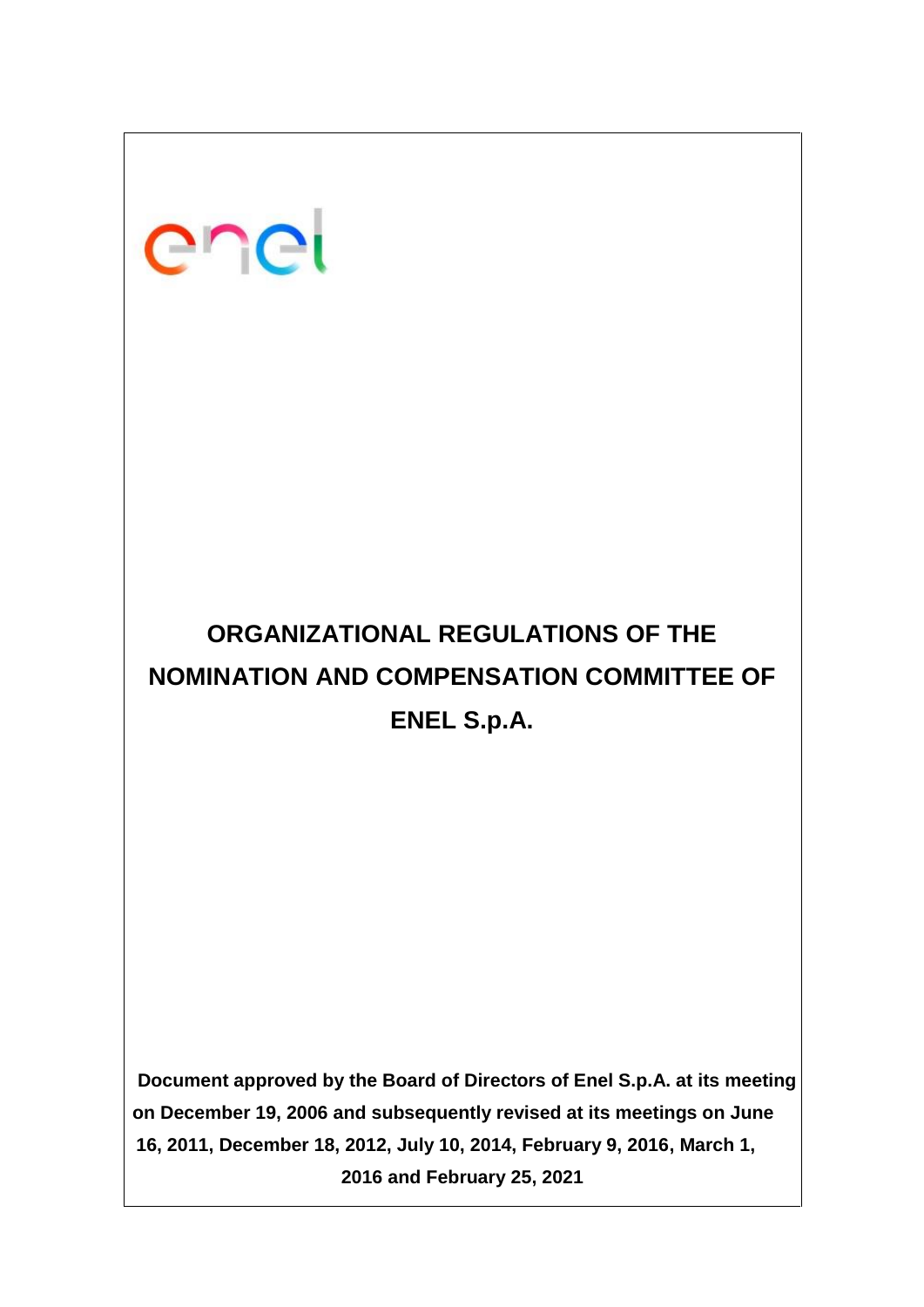## **ARTICLE 1**

#### *Composition*

- 1.1 The Nomination and Compensation Committee of Enel S.p.A. (hereinafter, for the sake of brevity, the "Committee") shall be composed of at least three non-executive Directors, one of whom shall act as Chair. The majority of the members of the Committee, among whom the Chair, shall have the requisites of independence specified by the Italian Corporate Governance Code. At least one of the members of the Committee shall have an adequate knowledge and experience in finance or remuneration policies, to be assessed by the Board of Directors at the time of his/her appointment.
- 1.2 The Chair and the other members of the Committee shall be appointed and may be revoked by justified resolutions of the Board of Directors.
- 1.3 At the proposal of the Chair, the Committee shall appoint a secretary who need not be one of its members – to whom the task of drawing up the minutes of the meetings shall be entrusted.

### **ARTICLE 2**

#### *Duties*

- 2.1 The Committee shall have the following preliminary, advisory and proactive, tasks:
	- a) to prepare the board review process, by making proposals to the Board of Directors with respect to the engagement of a firm specialized in such field, as well as to the definition of the modalities and of the time-frames of the process itself. Furthermore, the Committee shall examine the results of the board review summarized in the report prepared by the firm in charge, in order to make comments and/or suggestions (if any) on issues within the scope of its tasks in view of the subsequent sharing on the part of the Board of Directors. In carrying out such activities the Committee shall act in coordination with the Chair of the Board of Directors who shall also be entitled to intervene, for this purpose, in the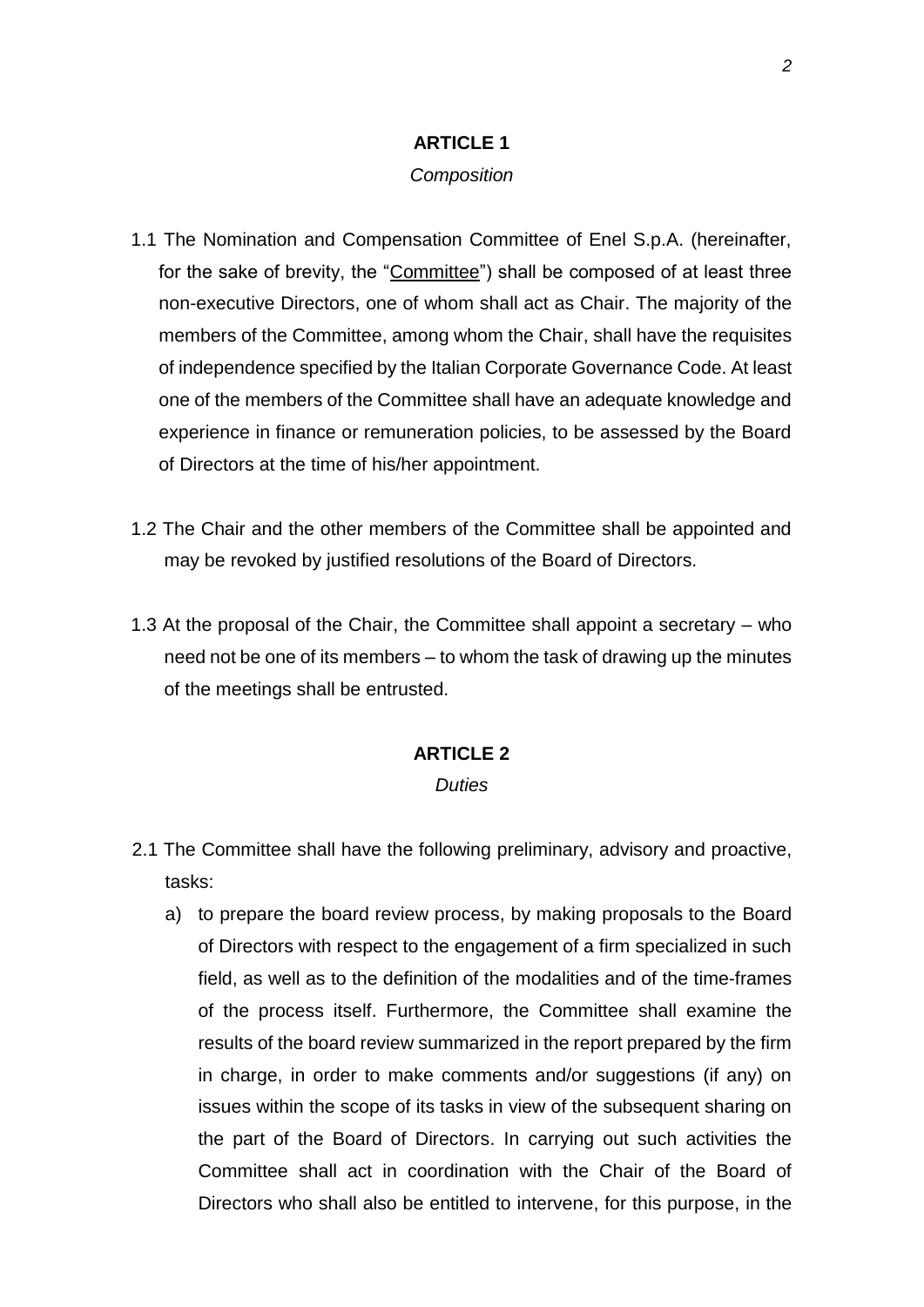meetings of the Committee and shall be entrusted with the task of ensuring the adequacy and the transparency of the board review process with the assistance of the Secretary of the Board of Directors and with the support of the Committee itself;

- b) to express opinions to the Board of Directors regarding the optimal size and composition of the Board itself and of the relevant Committees and to make recommendations regarding the managerial and professional figures whose representation on the Board it considers advisable;
- c) to make recommendations to the Board of Directors regarding the maximum number of offices held as directors or statutory auditors – of other companies listed in regulated markets, of financial or insurance companies, of banks, or in any case of significantly large companies – that can be considered compatible with the effective performance of the duties of a Director of the Company;
- d) to propose candidates for the office of Director to the Board of Directors, taking into account suggestions that may be made by shareholders:
	- (i) in case of co-optation;
	- (ii) in the event, when a new Board is being elected, it is foreseen that it is not possible to obtain the number of Directors required from the slates presented by shareholders, so that the outgoing Board can express additional candidates to submit to the Shareholders' Meeting;
	- (iii) in the event, when a new Board of Directors is being elected, the outgoing Board decides to avail itself of the right provided for by article 14.3 of the corporate Bylaws to present a slate of its own;
- e) to support the Board of Directors, together with the Corporate Governance and Sustainability Committee, to prepare – and, if necessary, update – a "*contingency plan*" providing the activities to be carried out in order to guarantee the proper management of the Company in case of termination of the Chief Executive Officer in advance respect to the ordinary term of office;
- f) in case of termination of the Chief Executive Officer in advance respect to the ordinary term of office, to propose to the Board of Directors, together with the Corporate Governance and Sustainability Committee,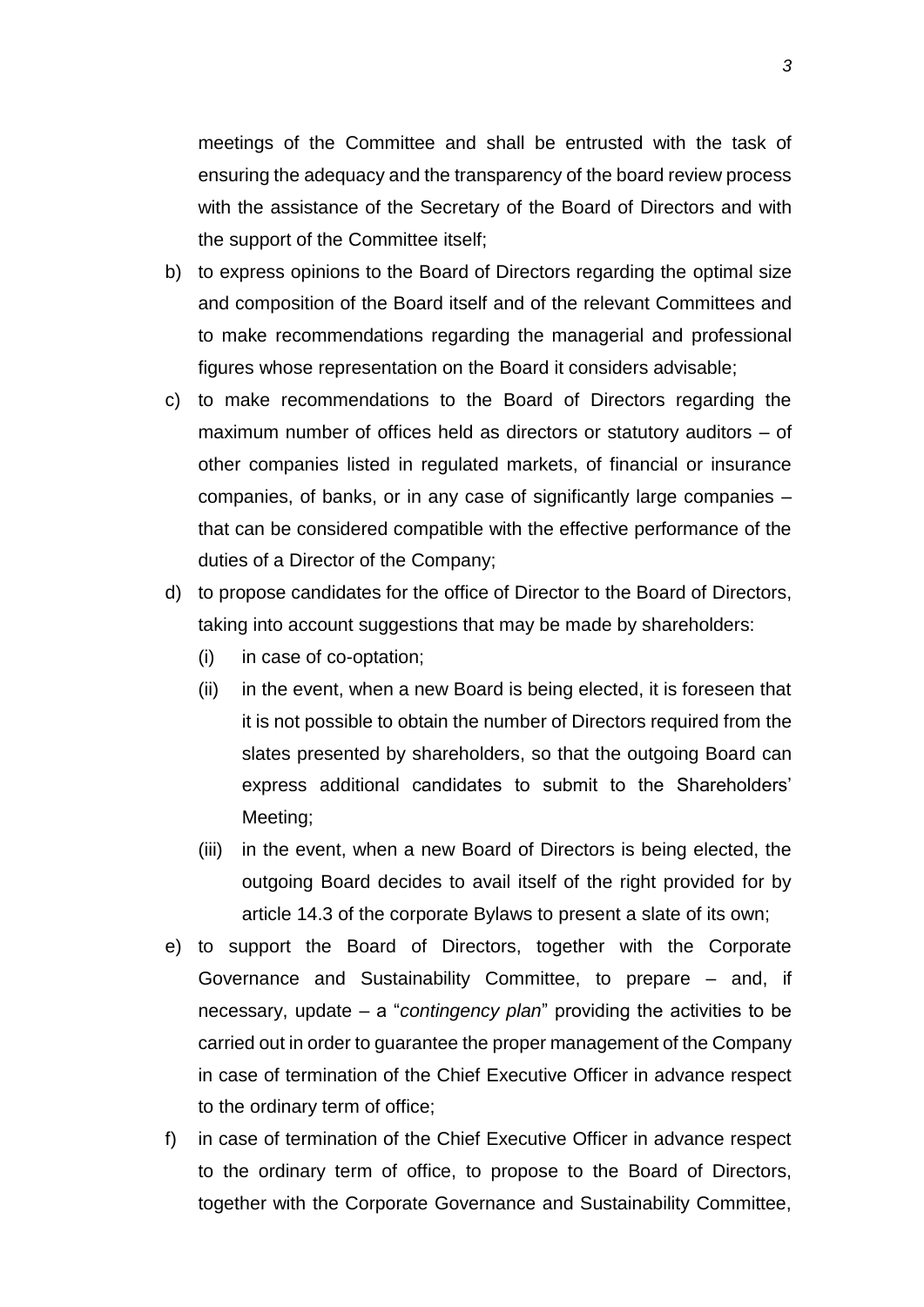the identification of the new Chief Executive Officer, taking into account any instruction arising from the shareholders from which slate has been drawn the Chief Executive Officer that has terminated its office in advance;

- g) to assist the Board of Directors in drafting the policy for the remuneration of the Directors and the Executives with strategic responsibilities, also periodically evaluating the adequacy, overall consistency and actual application of the policy adopted, on the basis of the information provided by the Chief Executive Officer as far as the application of such policy to the Executives with strategic responsibilities is concerned;
- h) to submit proposals or issue opinions to the Board of Directors for the compensation of the executive Directors and the other Directors who hold particular offices, and for the determination of the performance objectives linked to the variable component of such compensation, monitoring the implementation of the decisions adopted by the Board itself and verifying, in particular, the actual achievement of performance objectives;
- i) to examine beforehand the report on the remuneration policy and compensations paid to be made available to the public before the Shareholder's Meeting convened for the approval of the annual financial statements.
- 2.2 As part of its duties, the Committee shall devise, submit to the Board of Directors, and oversee the application of incentive systems for the management (including, if any, plans for share-based remuneration), which are meant to be instruments for attracting and motivating resources with adequate expertise and experience, developing their sense of belonging, and ensuring over time their constant effort to create value.
- 2.3 The Committee can also assist the Chief Executive Officer and the corporate functions concerned with regard to making the best use of managerial resources, finding talent, and promoting initiatives with university institutions for such purpose.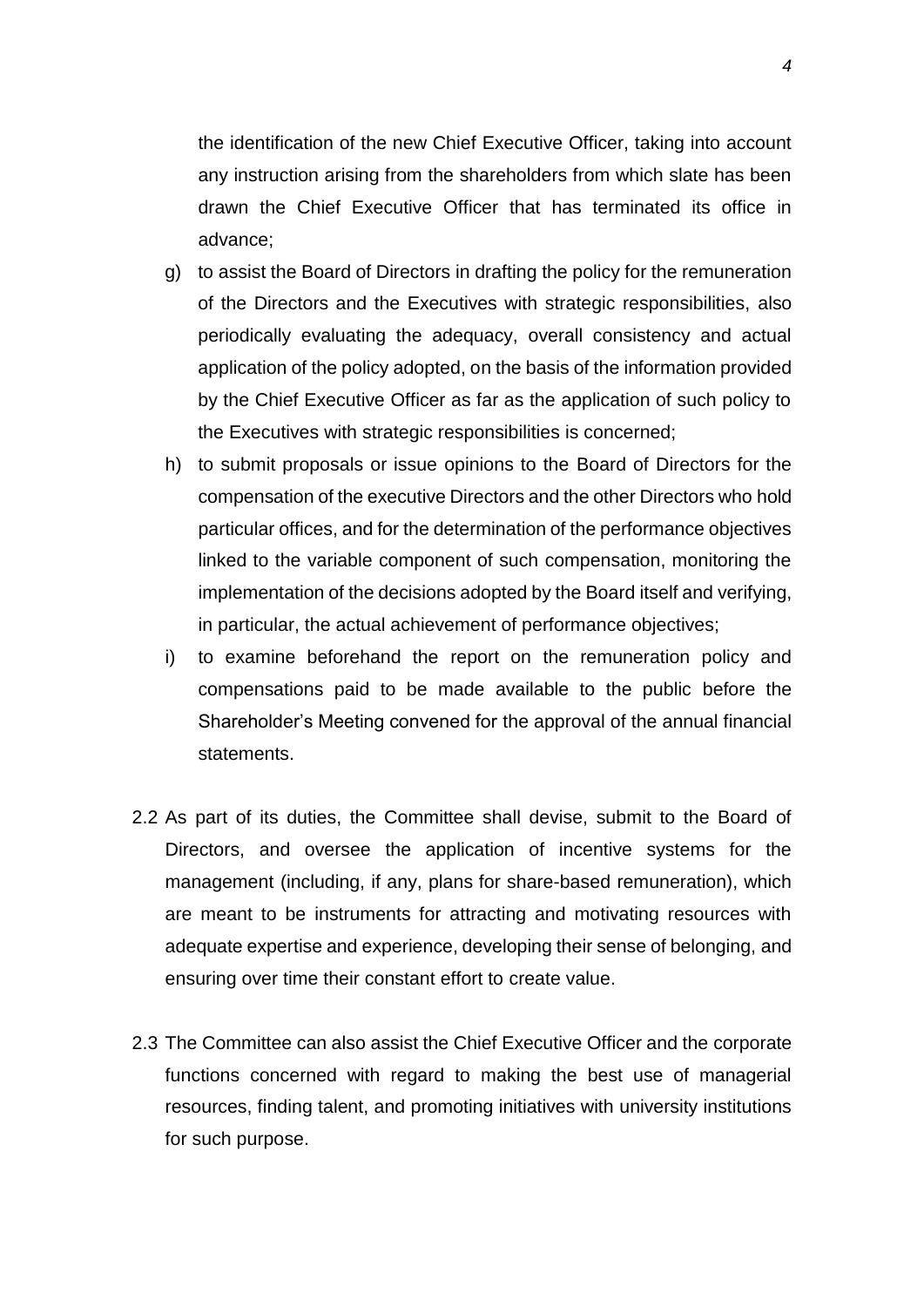- 2.4 The Committee shall be entitled to access the corporate information and departments necessary for the performance of its duties and may avail itself at the Company's expense of external consultants within the limits of the budget approved by the Board of Directors. In this respect, whenever the Committee intends to avail itself of a consultant in order to obtain information about the market standards for remuneration policies, it shall previously verify that such consultant is not in a position which may concretely compromise its independence.
- 2.5 The Chair of the Committee shall report to the Board of Directors during its first available meeting on the Committee's meetings.

# **ARTICLE 3**

#### *Convocation, proceedings, and minutes of the meetings*

- 3.1 The Committee shall meet as often as necessary to properly perform its duties.
- 3.2 As a rule, the meeting notice specifying the day, time, and place of the meeting, the list of the matters to be discussed and the procedures established for the participation – shall be sent to the members of the Committee by the secretary, upon instructions from the Chair, at least three days prior to the day set for the meeting, by means of a communication sent to the e-mail address indicated by each person, and at the same time shall be uploaded on the specific confidential intranet website. In cases of urgency, the notice time may be shorter, but as a rule, in any case, no shorter than 24 hours. The documentation concerning the items on the agenda shall be uploaded on the specific confidential intranet website, by the secretary, normally at the same time as the notice of the meeting is sent. The secretary shall send the notice of the meeting, via e-mail, also to the regular members of the Board of Statutory Auditors and to the other persons, if any, invited by the Chair of the Committee to participate in the meeting.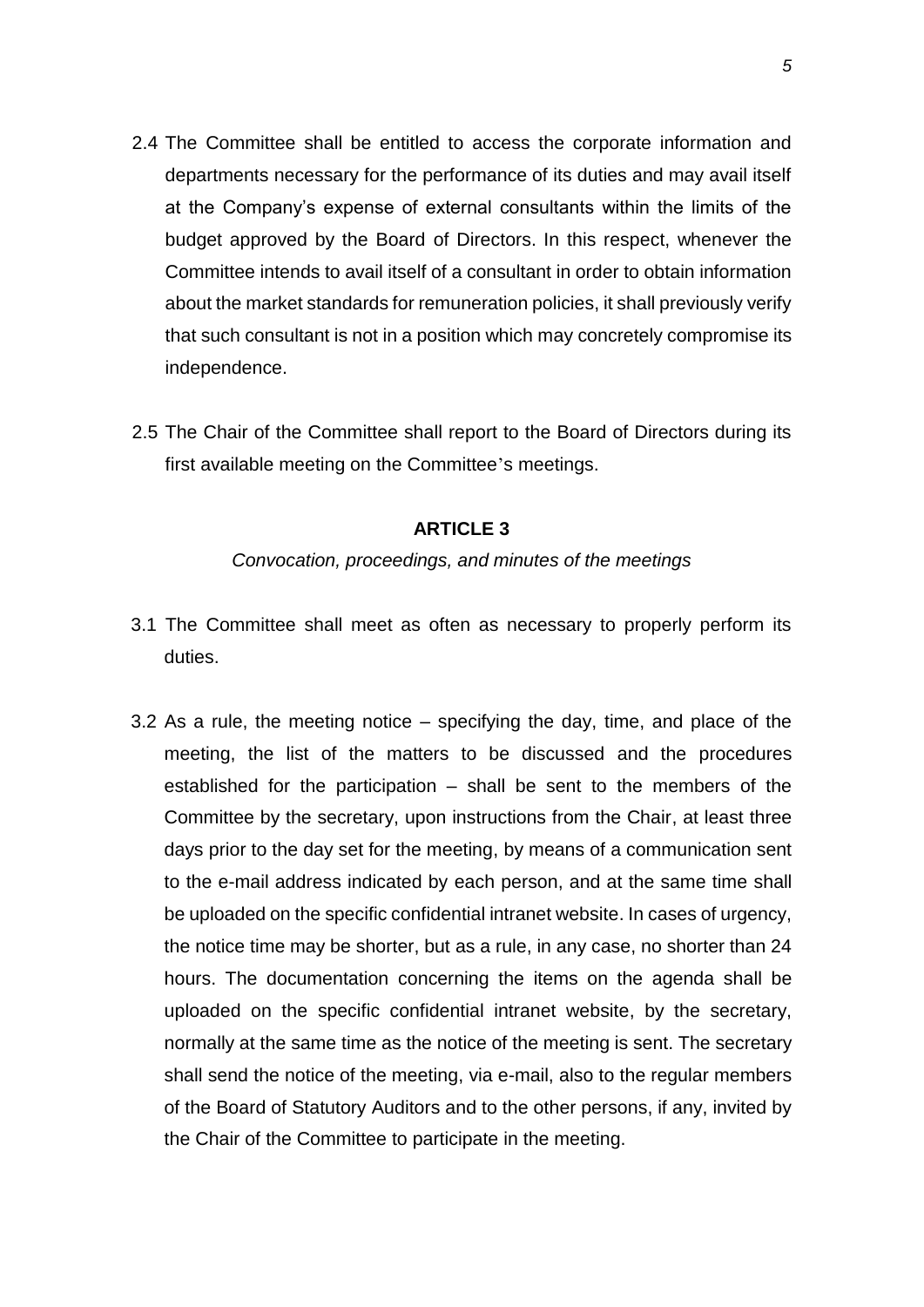- 3.3 The Committee's meetings shall be chaired by the Chair or, if the latter is absent or impeded, by the oldest member.
- 3.4 The Chair of the Board of Statutory Auditors, who may designate another Regular Statutory Auditor as his/her substitute, participates in the meetings of the Committee; the remaining Regular Statutory Auditors are also allowed to participate. As a rule, the head of the People and Organization Function attends the meetings of the Committee. The Chair may on each occasion invite to the meetings of the Committee other members of the Board of Directors or executives or third persons whose presence may help the Committee to better perform its duties.
- 3.5 No member of the Board of Directors shall participate in the meetings of the Committee in which proposals are formulated to the Board of Directors for his/her own compensation, except in the case of proposals concerning the remuneration of all the members of the Committees established within the Board of Directors.
- 3.6 The Committee may also hold its meetings through telecommunications, provided that all the participants can be identified and such identification is acknowledged in the related minutes and that they are able to follow and participate in the discussion of the matters concerned in real time, if need be exchanging documents.

In extraordinary cases, related to emergency situations, in which it is provided for the possibility to attend the Committee meeting exclusively by telecommunication means, it is not necessary to indicate the place of the meeting in the notice of call nor in the relevant minutes. Emergency situations justifying such modalities of holding the meeting shall be indicated in the relevant minutes.

3.7 The presence of a majority of the members in office shall be necessary for the meetings to be valid.